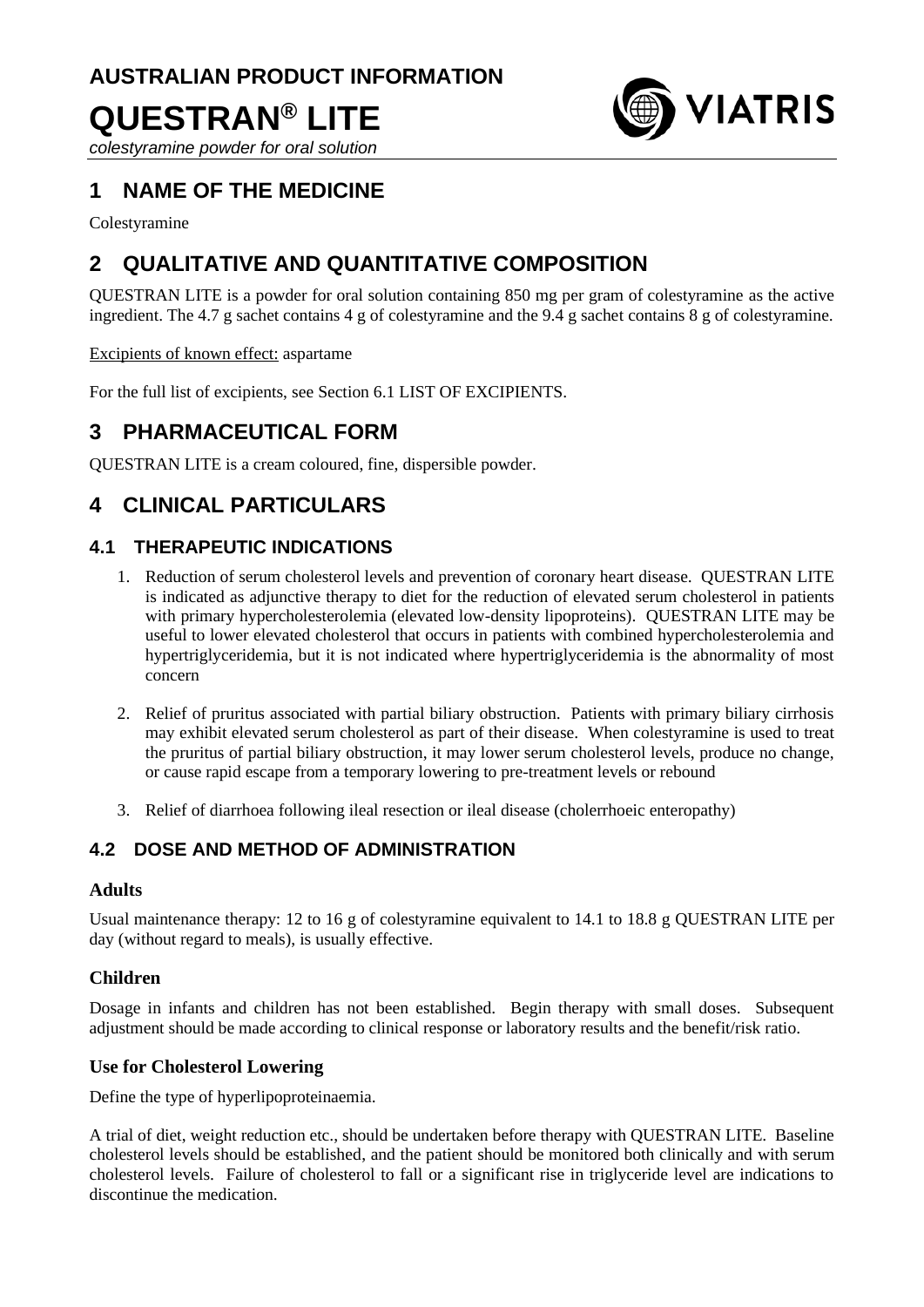Begin with 4 g colestyramine in the morning or evening, increasing to the required maintenance dose over 2 to 4 weeks. If the patient takes more than 24 g colestyramine daily, they should be observed for increased side effects.

### **Preparation**

QUESTRAN LITE should be taken mixed with water, juice or highly fluid foods.

When mixing individual sachets for immediate use, place the contents of a 4g sachet of QUESTRAN LITE on the surface of 100 to 150 mL water or fruit juice (200 to 300mL for an 8 g sachet of QUESTRAN LITE). Mix immediately by stirring vigorously. Continue stirring or shaking until mixture is even. After dosing, rinse the container to ensure full dose.

Alternatively, QUESTRAN LITE may be mixed with highly fluid soups, pulpy fruits with a high moisture content (e.g. apple puree or crushed pineapple), or if care is taken to avoid excessive foaming, a carbonated beverage.

In all patients presenting with a diarrhoea induced by bile acid malabsorption, a response should be seen within 3 days. If this is not the case, alternative therapy should be initiated.

#### **Instructions to the Patient**

Patients should be advised as to the method of administration (see Section 4.2 DOSE AND METHOD OF ADMINISTRATION).

Patients should be advised to take other drugs at least one hour before or four to six hours after taking QUESTRAN LITE.

### **4.3 CONTRAINDICATIONS**

Hypersensitivity to any of the components of QUESTRAN LITE.

Complete biliary obstruction where no bile is secreted into the intestine.

## **4.4 SPECIAL WARNINGS AND PRECAUTIONS FOR USE**

#### **General**

Colestyramine should not be taken in its dry form. It must always be mixed with water or other fluids before ingesting.

Experience in infants and children is limited and a practical dosage schedule has not been established. The effects of long-term drug administration as well as its effects in maintaining lowered cholesterol levels in paediatric patients are unknown.

QUESTRAN LITE SHOULD BE USED WITH CAUTION IN PATIENTS WITH PHENYLKETONURIA. QUESTRAN LITE POWDER CONTAINS 16.8 mg PHENYLALANINE PER 4 g DOSE OF COLESTYRAMINE.

Before instituting therapy with QUESTRAN LITE, diseases contributing to increased blood cholesterol such as hypothyroidism, diabetes mellitus, nephrotic syndrome, dysproteinemias and obstructive liver disease should be looked for and specifically treated.

In addition, prior to instituting therapy with QUESTRAN LITE, an attempt should be made to control serum cholesterol by appropriate dietary regimen, weight reduction and the treatment of any underlying disorder which might be the cause of the hypercholesterolemia. Serum cholesterol levels should be determined frequently during the first few months of therapy and periodically thereafter. A favourable trend in cholesterol reduction should occur during the first month of QUESTRAN LITE therapy. The therapy should be continued to sustain cholesterol reduction. Serum triglyceride levels should be measured periodically to detect whether significant changes have occurred.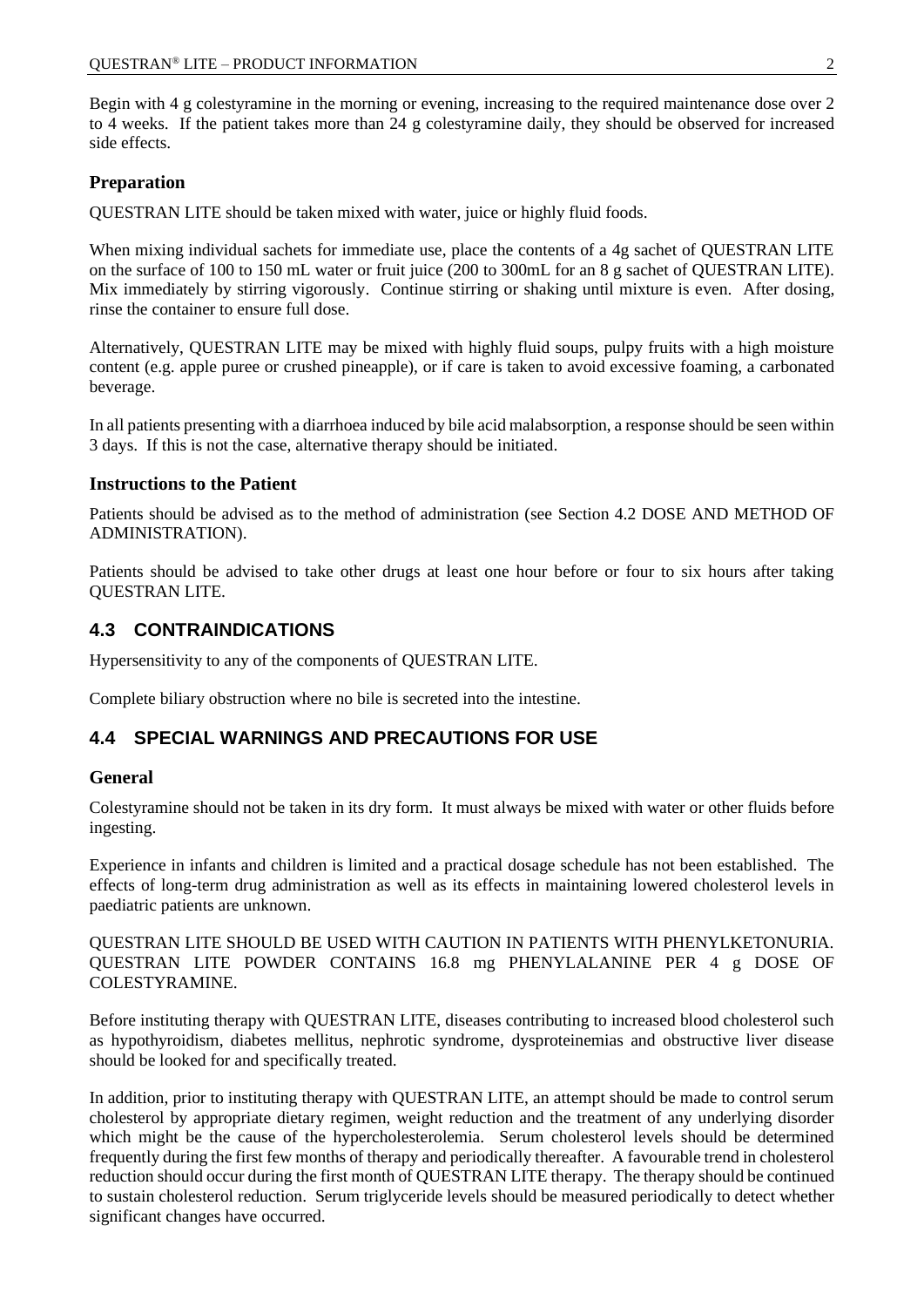#### **Vitamin Supplements**

Because it sequesters bile acids, colestyramine may interfere with normal fat absorption and may prevent absorption of fat-soluble vitamins such as A, D and K. If colestyramine is to be given for a long time, supplementary vitamins A and D should be given daily in a water miscible form or parenterally.

#### **Bleeding Tendencies**

Chronic use of colestyramine resin may be associated with increased bleeding tendency due to hypoprothrombinaemia associated with a vitamin K deficiency. This will usually respond to parenteral vitamin K, and recurrences can be prevented by oral dosage of vitamin K. Increased prothrombin time may be a hazard with anticoagulants which depress prothrombin. Reduction of serum or red cell folate has been reported, and treatment with folic acid should be considered in these cases.

#### **Concomitant Medication**

Since colestyramine may bind other drugs given concurrently, the interval between administration of colestyramine and other medicaments should be as great as feasible. Other drugs should be taken at least one hour before or four to six hours after colestyramine to avoid impeding their absorption.

#### **Fat Digestion**

QUESTRAN LITE in large doses may (24 g/day) interfere with normal fat digestion.

#### **Serum Triglyceride Levels Should be Checked Periodically**

#### **Hyperchloraemic Acidosis**

There is a possibility that prolonged use of colestyramine, because it is the chloride form of a resin, may lead to hyperchloraemic acidosis, especially in younger children and smaller patients where the relative dosage may be higher.

Hyperchloraemic acidosis has been reported in two elderly female patients who had received colestyramine in conjunction with spironolactone. Caution is advised if the simultaneous administration of colestyramine and aldosterone antagonists is intended.

#### **Constipation**

Colestyramine may produce or severely worsen pre-existing constipation. In patients with constipation, dosage of colestyramine should be reduced to avoid the possibility of impaction. In patients for whom QUESTRAN LITE is to be used as a cholesterol lowering agent, gastrointestinal dysfunction should be evaluated before using this preparation. In these patients, efforts should be made to avert severe constipation and its inherent problems, especially in those with clinically symptomatic coronary artery disease.

#### **Use in the Elderly**

No data available.

#### **Paediatric Use**

See Section 4.2 DOSE AND METHOD OF ADMINISTRATION.

#### **Effects on Laboratory Tests**

Serum cholesterol levels should be determined frequently during the first few months of therapy and periodically thereafter. Serum triglyceride levels should be measured periodically to detect whether significant changes have occurred.

## **4.5 INTERACTIONS WITH OTHER MEDICINES AND OTHER FORMS OF INTERACTIONS**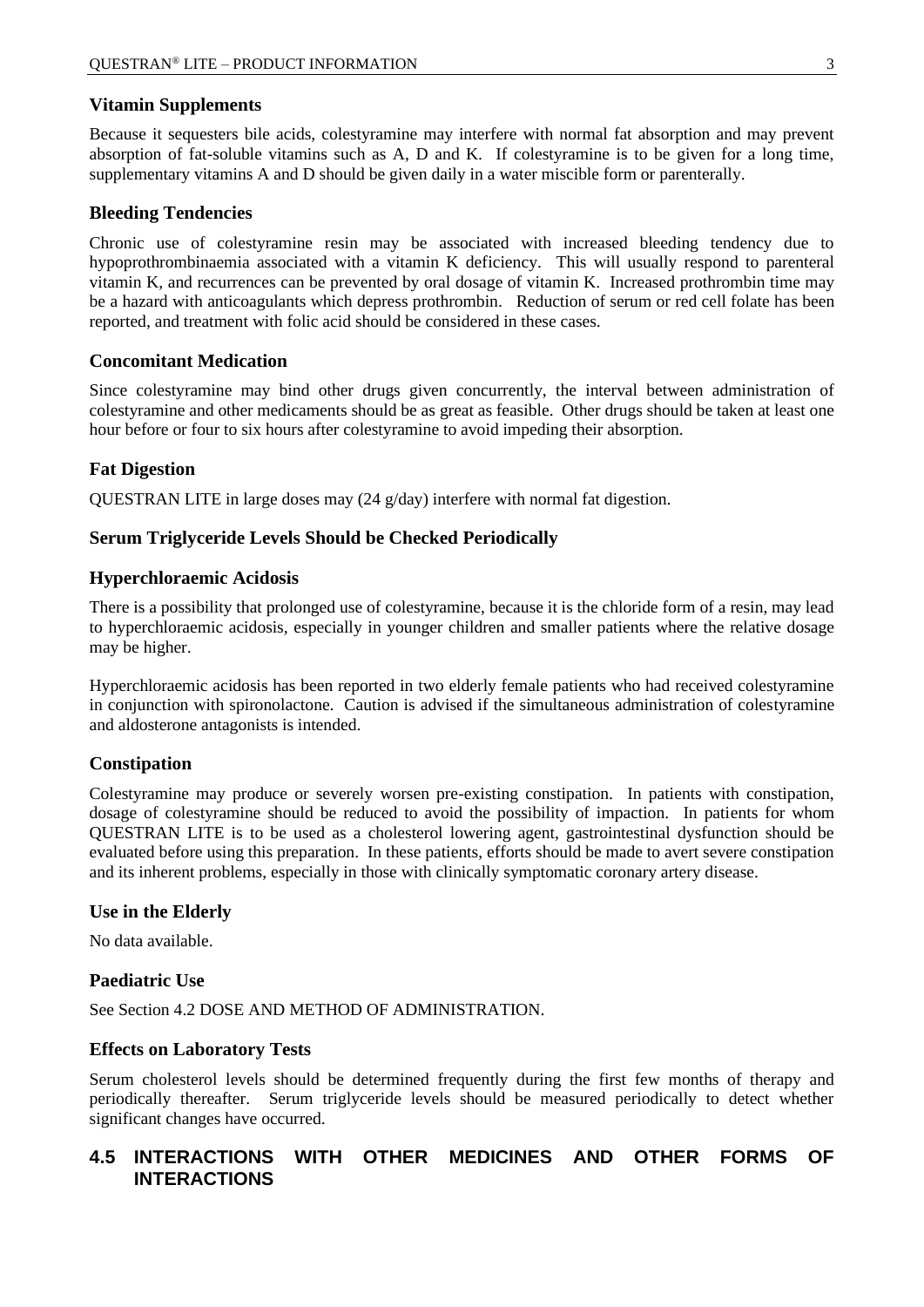Since colestyramine is an anion exchange resin, QUESTRAN LITE may have a strong affinity for acidic materials; it may also absorb neutral or basic materials to some extent. Therefore, colestyramine resin may delay or reduce the absorption of concomitantly dosed medicaments such as phenylbutazone, warfarin, chlorothiazide (acidic), as well as tetracycline, phenobarbital (phenobarbitone), thyroid and levothyroxine preparations, digitalis and inorganic iron.

Discontinuation of colestyramine could be hazardous to health if a potentially toxic drug such as digitalis had been titrated to a maintenance level while the patient was taking colestyramine resin.

QUESTRAN LITE may interfere with the pharmacokinetics of drugs (e.g. estrogens) that undergo enterohepatic recirculation.

## **4.6 FERTILITY, PREGNANCY AND LACTATION**

#### **Effects on Fertility**

No data available.

#### **Use in Pregnancy**

Pregnancy category: B2

The physiological hyperlipidaemia of pregnancy does not require treatment.

Use of colestyramine in pregnancy, lactation or by women of childbearing age requires that potential benefits of therapy be weighed against possible hazards to mother and child. The known interference with absorption of fat-soluble vitamins may be detrimental even in the presence of supplementation. Safety of use of colestyramine resin by pregnant women has not been established.

#### **Use in Lactation**

See Section 4.6 FERTILITY, PREGNANCY AND LACTATION – Use in Pregnancy.

## **4.7 EFFECTS ON ABILITY TO DRIVE AND USE MACHINES**

The effects of this medicine on a person's ability to drive and use machines were not assessed as part of its registration.

## **4.8 ADVERSE EFFECTS (UNDESIRABLE EFFECTS)**

#### **More Common**

Constipation is the major single complaint and may be severe and occasionally accompanied by faecal impaction and/or haemorrhoids with or without bleeding.

Predisposing factors for most of these complaints in patients treated to lower cholesterol levels, are high dose (more than 24 g colestyramine daily) and old age (more than 60 years). Most instances of constipation are mild, transient and controlled with standard treatment. Some patients require a temporary decrease in dosage or discontinuation of therapy.

#### **Less Common**

#### Gastrointestinal

Abdominal discomfort (pain and distension), flatulence, nausea, vomiting, heartburn, diarrhoea, anorexia, dyspepsia and steatorrhoea.

#### Haematological

Bleeding tendencies (hypoprothrombinaemia) due to vitamin K deficiency, as well as vitamin A (one case of night blindness reported) and D deficiencies.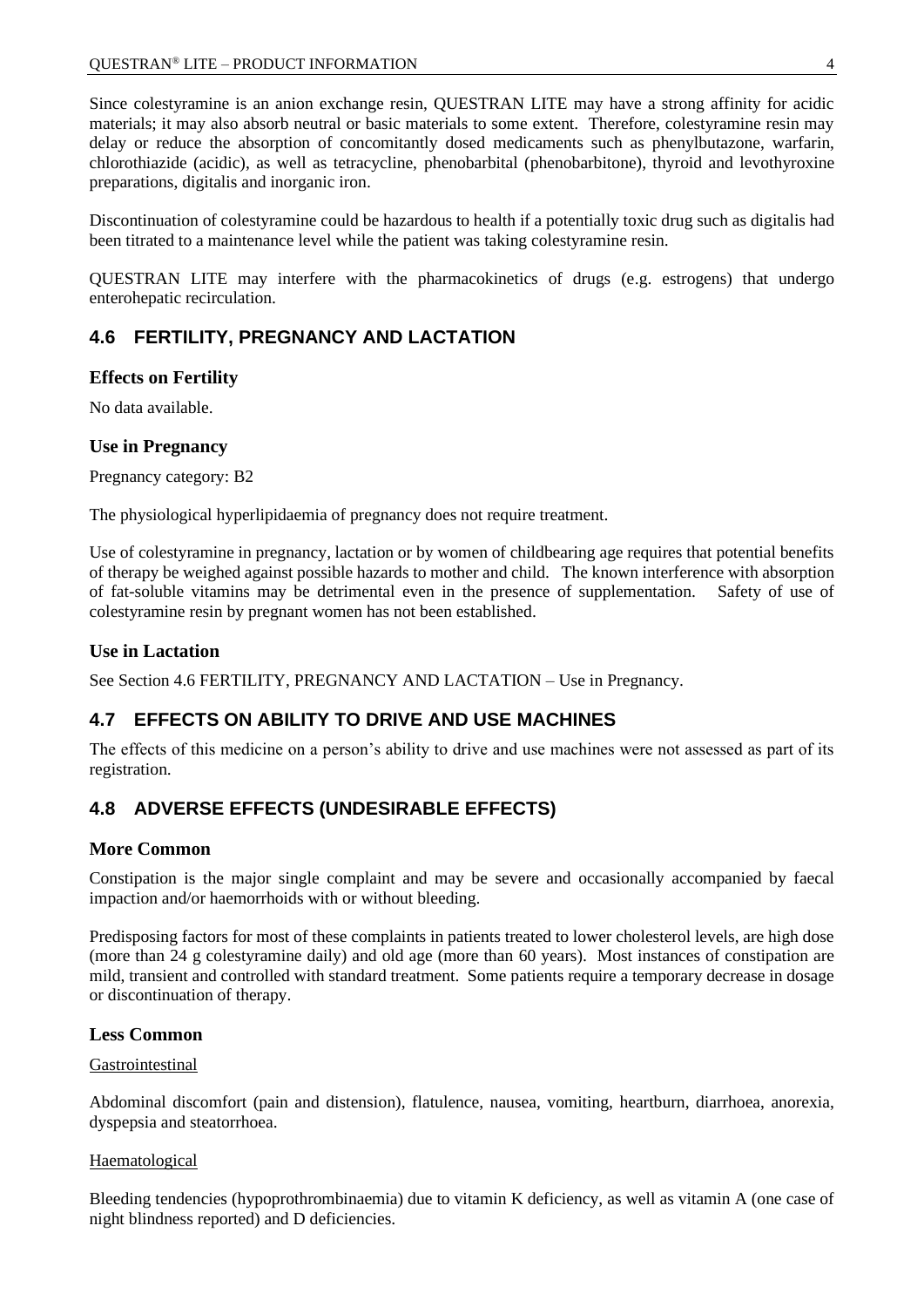#### Skin and Mucosa

Rash and irritation of the skin, tongue and perianal area.

#### **Other**

Hyperchloraemic acidosis, osteoporosis. Occasional calcified material has been observed in the biliary duct including calcification of the gall bladder in patients to whom colestyramine has been given. However, this may be a manifestation of the patient's liver disease and not drug related.

One patient experienced biliary colic on each of three occasions which he took QUESTRAN LITE. One patient diagnosed as acute abdominal symptom complex was found to have a "pasty mass" in the transverse colon on X-ray.

Rare reports of intestinal obstruction have been received post marketing, including two deaths in paediatric patients.

#### **Other Events Not Necessarily Drug Related**

#### Gastrointestinal

Rectal bleeding, black stools, haemorrhoidal bleeding, bleeding from known duodenal ulcer, dysphagia, hiccoughs, ulcer attack, sour taste, pancreatitis, rectal pain, diverticulitis, eructation.

#### Laboratory Test Changes

Liver function abnormalities.

#### Haematological

Increased or decreased prothrombin time, ecchymosis, anaemia.

#### Cardiovascular

Claudication, xanthomas of hands and fingers, angina, arteritis, thrombophlebitis, myocardial infarction, myocardial ischaemia, increased postprandial angina.

#### **Hypersensitivity**

Urticaria, asthma, wheezing, shortness of breath.

#### Musculoskeletal

Backache, muscle and joint pains, arthritis.

#### Neurological

Headache, anxiety, vertigo, dizziness, fatigue, tinnitus, syncope, drowsiness, femoral nerve pain, paraesthesia.

#### Eye

Arcus juvenilis, uveitis.

#### Renal

Haematuria, dysuria, burnt odour to urine, diuresis.

#### Miscellaneous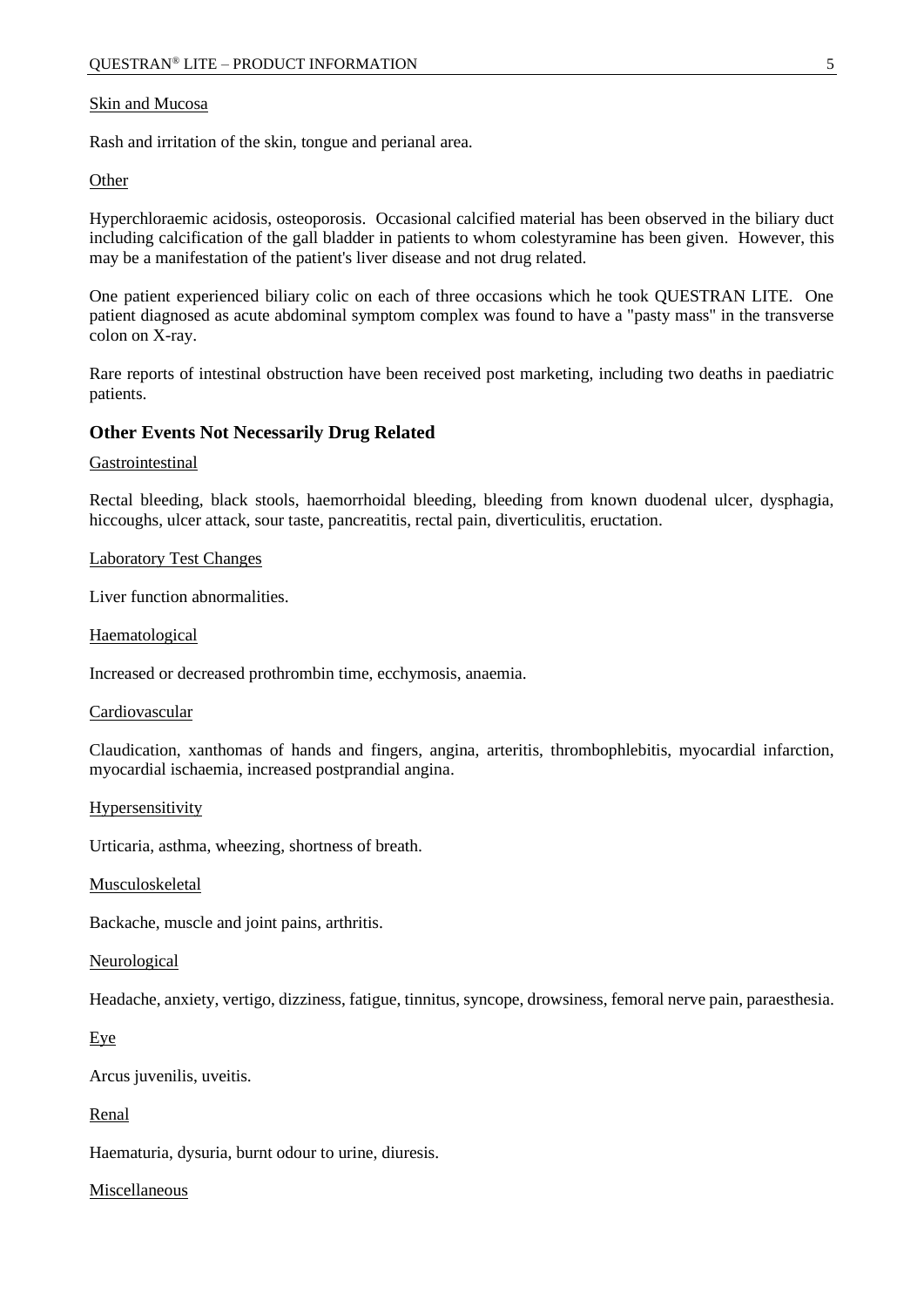Weight loss, weight gain, increased libido, swollen glands, oedema, dental bleeding, dental caries, chest pain.

#### **Reporting Suspected Adverse Effects**

Reporting suspected adverse reactions after registration of the medicinal product is important. It allows continued monitoring of the benefit-risk balance of the medicinal product. Healthcare professionals are asked to report any suspected adverse reactions at [www.tga.gov.au/reporting-problems.](http://www.tga.gov.au/reporting-problems)

## **4.9 OVERDOSE**

One case of overdosage with QUESTRAN LITE has been reported in a patient taking 150% of the maximum recommended daily dosage for several weeks. No ill effects were observed.

Should overdosage occur, the chief potential harm would be obstruction of the gastrointestinal tract. The location of such potential obstruction, the degree of obstruction, and the presence or absence of normal gut motility would determine treatment.

For information on the management of overdose, contact the Poisons Information Centre on 13 11 26 (Australia).

## **5 PHARMACOLOGICAL PROPERTIES**

## **5.1 PHARMACODYNAMIC PROPERTIES**

#### **Mechanism of Action**

Cholesterol is the major, and probably the sole, precursor of bile acids. A major portion of the bile acids secreted into the intestine with the bile is reabsorbed and returned to the liver via the portal circulation in an enterohepatic cycle. Only very small amounts of bile acids are found in normal serum.

Colestyramine combines with bile acids in the intestine to form an insoluble complex which is excreted in the faeces. This process results in a continuous, though partial, removal of bile acids from enterohepatic circulation by preventing their reabsorption. Besides bile acids, some other anions are strongly bound to the resin, but cations or neutral compounds are usually less firmly bound.

The increased loss of bile acids due to colestyramine administration leads to increased oxidation of cholesterol to bile acids, a decrease in beta lipoprotein or low-density lipoprotein in plasma and a decrease in serum cholesterol levels. Although in man colestyramine produces an increase in hepatic synthesis of cholesterol, plasma cholesterol levels fall. Apparently, this fall is secondary to an increased clearance of cholesterol rich lipoproteins from plasma. Serum triglyceride levels may increase or remain unchanged in patients treated with colestyramine.

Colestyramine is insoluble in water and is not absorbed from the gastrointestinal tract. It is not affected by digestive enzymes.

#### **Clinical Trials**

No data available.

## **5.2 PHARMACOKINETIC PROPERTIES**

No data available.

## **5.3 PRECLINICAL SAFETY DATA**

#### **Genotoxicity**

No data available.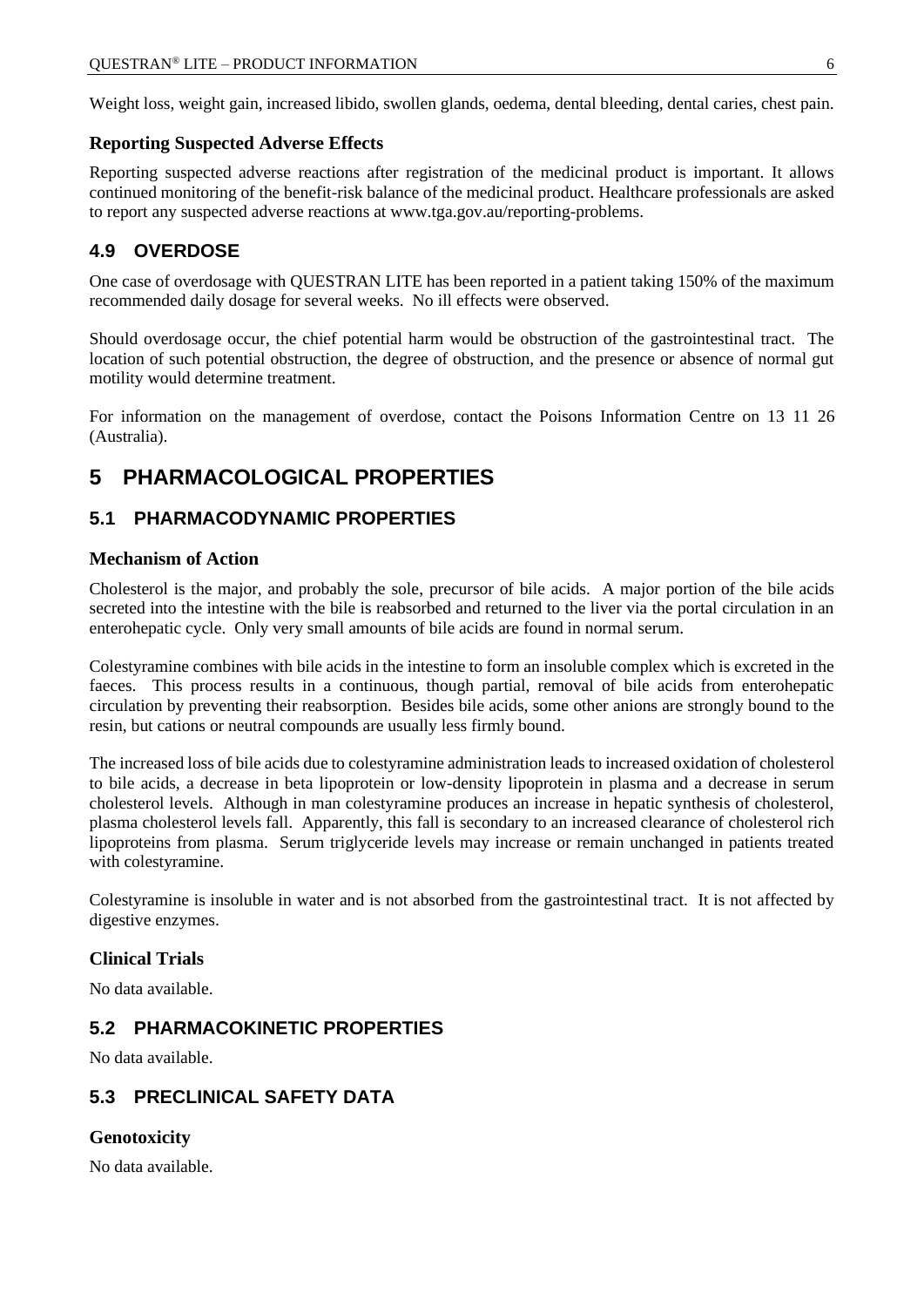## **Carcinogenicity**

No data available.

## **6 PHARMACEUTICAL PARTICULARS**

## **6.1 LIST OF EXCIPIENTS**

QUESTRAN LITE contains the following excipients: aspartame, citric acid, colloidal anhydrous silica, Orange Juice 059107 AGEP0551 (ARTG PI No: 1291), propylene glycol alginate and xanthan gum.

## **6.2 INCOMPATIBILITIES**

Incompatibilities were either not assessed or not identified as part of the registration of this medicine.

## **6.3 SHELF LIFE**

In Australia, information on the shelf life can be found on the public summary of the Australian Register of Therapeutic Goods (ARTG). The expiry date can be found on the packaging.

## **6.4 SPECIAL PRECAUTIONS FOR STORAGE**

Store below 30°C.

## **6.5 NATURE AND CONTENTS OF CONTAINER**

Container type: sachet (Al laminated with PE/paper)

Pack size: 4 g x 50 sachets and 8 g x 50 sachets

Some strengths, pack sizes and/or pack types may not be marketed.

## **Australian Register of Therapeutic Goods (ARTG)**

AUST R 11971 – QUESTRAN LITE colestyramine 850mg/g powder sachet

## **6.6 SPECIAL PRECAUTIONS FOR DISPOSAL**

In Australia, any unused medicine or waste material should be disposed of by taking it to your local pharmacy.

## **6.7 PHYSICOCHEMICAL PROPERTIES**

#### **Chemical Structure**

Colestyramine is the chloride salt of a basic anion exchange resin.



Chemical name: [4-[3-(4-ethylphenyl)butyl]phenyl]-trimethylazanium

Molecular formula:  $C_{21}H_{30}C1N$